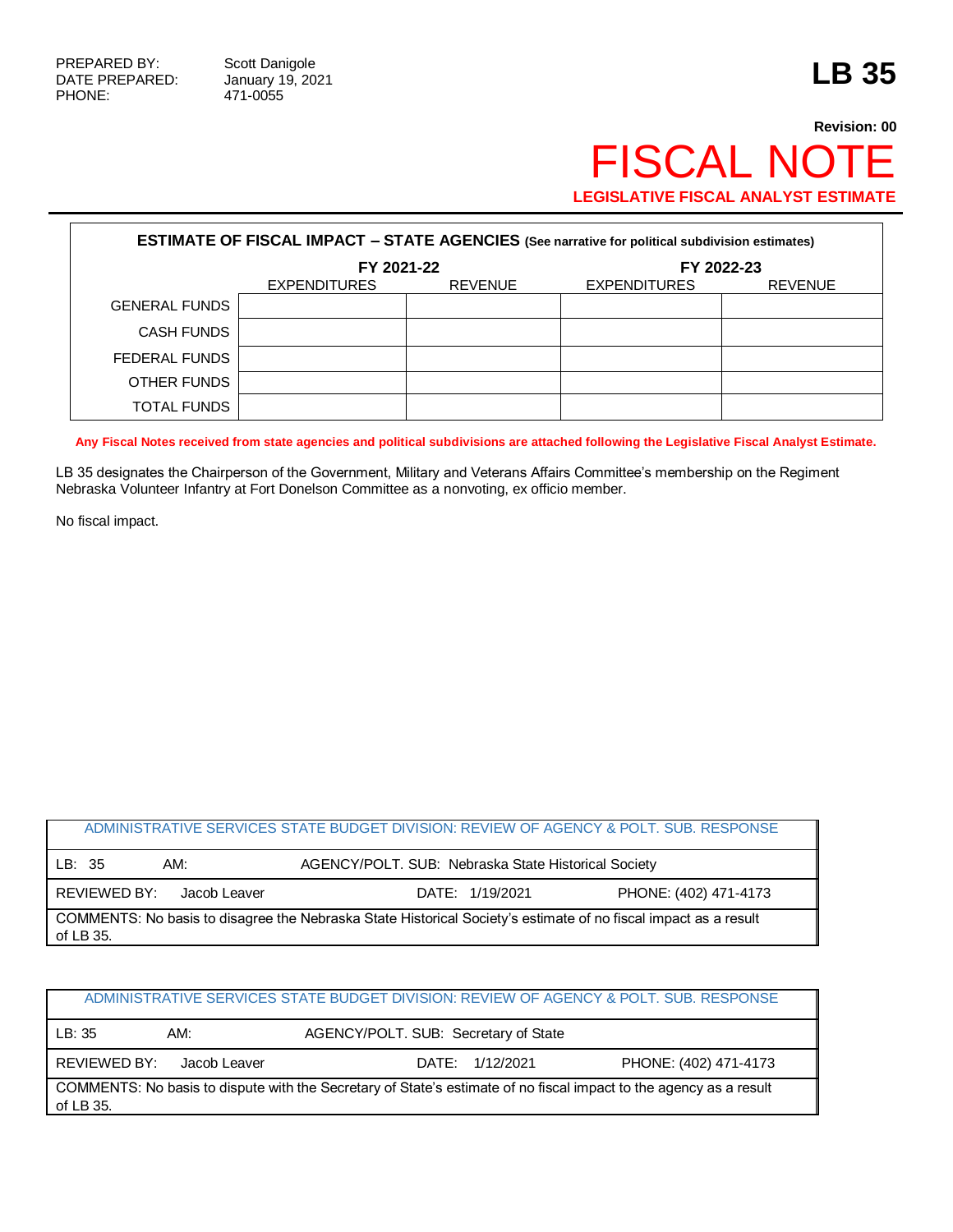**Please complete ALL (5) blanks in the first three lines. 2021**

| $LB^{(1)}$ 35                   |                                                 |                                                                   |                     |              | <b>FISCAL NOTE</b> |
|---------------------------------|-------------------------------------------------|-------------------------------------------------------------------|---------------------|--------------|--------------------|
|                                 | State Agency OR Political Subdivision Name: (2) | Secretary of State                                                |                     |              |                    |
| Prepared by: (3)                | Joan Arnold                                     | Date Prepared: (4)                                                | 1/8/2021            | Phone: $(5)$ | 402-471-2384       |
|                                 |                                                 | <b>ESTIMATE PROVIDED BY STATE AGENCY OR POLITICAL SUBDIVISION</b> |                     |              |                    |
|                                 | <b>EXPENDITURES</b>                             | FY 2021-22<br><b>REVENUE</b>                                      | <b>EXPENDITURES</b> | FY 2022-23   | <b>REVENUE</b>     |
| <b>GENERAL FUNDS</b>            |                                                 |                                                                   |                     |              |                    |
| <b>CASH FUNDS</b>               |                                                 |                                                                   |                     |              |                    |
| <b>FEDERAL FUNDS</b>            |                                                 |                                                                   |                     |              |                    |
| <b>OTHER FUNDS</b>              |                                                 |                                                                   |                     |              |                    |
| <b>TOTAL FUNDS</b>              |                                                 |                                                                   |                     |              |                    |
| <b>Explanation of Estimate:</b> |                                                 |                                                                   |                     |              |                    |
| No Fiscal Impact                |                                                 |                                                                   |                     |              |                    |

| <b>BREAKDOWN BY MAJOR OBJECTS OF EXPENDITURE</b> |                            |           |                     |                     |  |  |  |
|--------------------------------------------------|----------------------------|-----------|---------------------|---------------------|--|--|--|
| <b>Personal Services:</b>                        |                            |           |                     |                     |  |  |  |
|                                                  | <b>NUMBER OF POSITIONS</b> |           | $2021 - 22$         | 2022-23             |  |  |  |
| <b>POSITION TITLE</b>                            | $21 - 22$                  | $22 - 23$ | <b>EXPENDITURES</b> | <b>EXPENDITURES</b> |  |  |  |
|                                                  |                            |           |                     |                     |  |  |  |
|                                                  |                            |           |                     |                     |  |  |  |
|                                                  |                            |           |                     |                     |  |  |  |
|                                                  |                            |           |                     |                     |  |  |  |
|                                                  |                            |           |                     |                     |  |  |  |
|                                                  |                            |           |                     |                     |  |  |  |
|                                                  |                            |           |                     |                     |  |  |  |
|                                                  |                            |           |                     |                     |  |  |  |
|                                                  |                            |           |                     |                     |  |  |  |
|                                                  |                            |           |                     |                     |  |  |  |

\_\_\_\_\_\_\_\_\_\_\_\_\_\_\_\_\_\_\_\_\_\_\_\_\_\_\_\_\_\_\_\_\_\_\_\_\_\_\_\_\_\_\_\_\_\_\_\_\_\_\_\_\_\_\_\_\_\_\_\_\_\_\_\_\_\_\_\_\_\_\_\_\_\_\_\_\_\_\_\_\_\_\_\_\_\_\_\_\_\_\_\_\_\_\_\_\_\_\_\_\_ \_